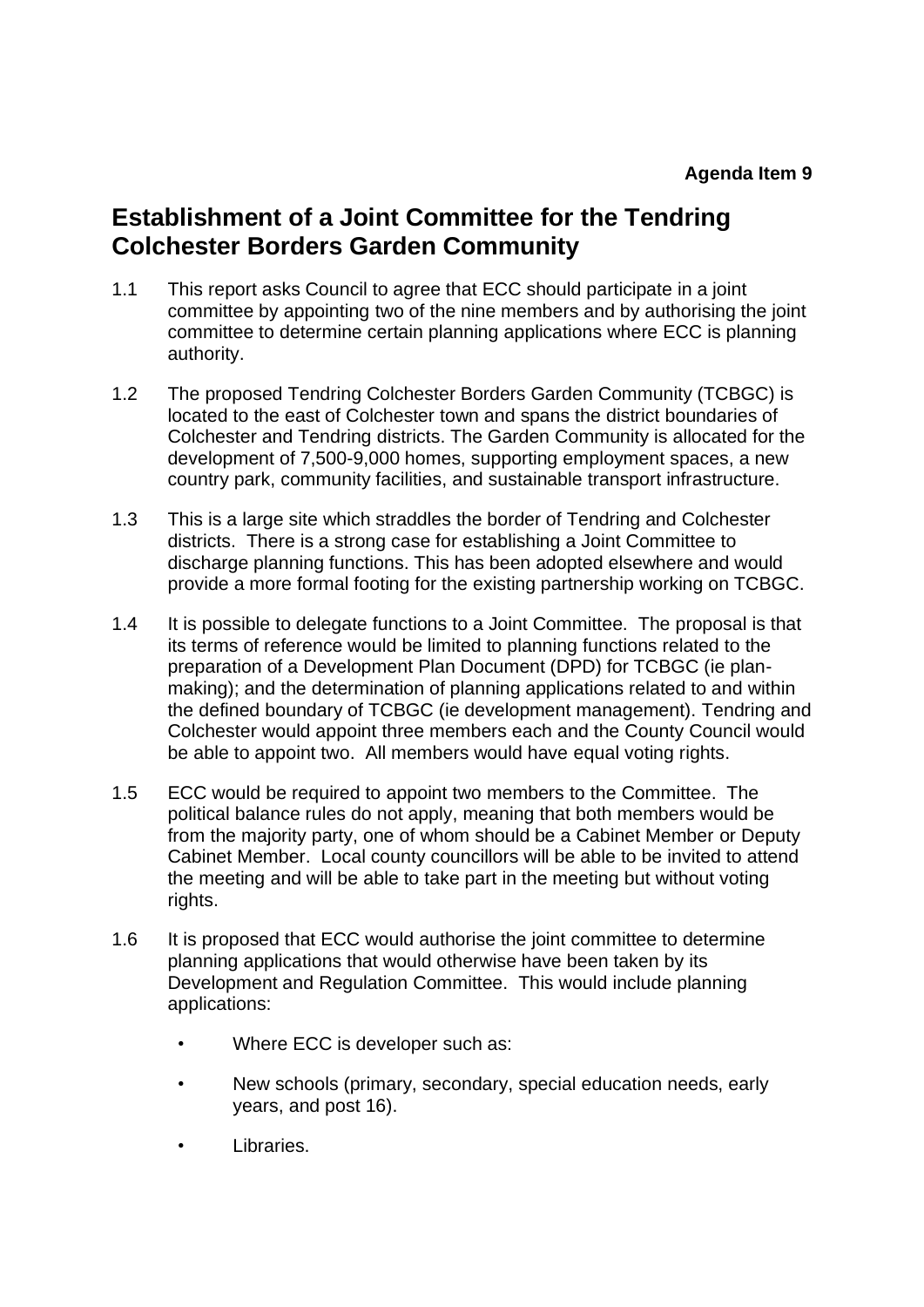- Any waste development proposals.
- Minerals planning applications.
- 1.7 The full list of types of application that the Joint Committee would consider would include:
	- Housing all tenures (market, affordable, and specialist housing for elderly persons, etc).
	- New schools (primary, secondary, special education needs, early years, and post 16).
	- Community centres, community hubs and libraries.
	- Leisure uses, sports provision, and allotments.
	- Country parks, recreation and public open spaces.
	- Any waste development proposals.
	- Sustainable Urban Drainage.
	- Town/neighbourhood centre(s) and associated shops (all shapes and sizes).
	- Public realm, footpaths and dedicated cycle routes/network.
	- All new roads and road crossings within the GC.
	- Any segregated/dedicated bus routes.
	- Commercial and employment sites (including energy from waste proposals).
	- Minerals planning applications.
- 1.8 In addition, the Joint Committee would also have a role in considering:
	- The heads of terms for s.106 obligations relating to the mitigation measures, necessary infrastructure and affordable housing required to deliver a policy-compliant development.
	- The development viability, where relevant, in relation to s.106 obligations.
	- The stewardship model aligned to the s.106 and associated planning policy and planning permissions.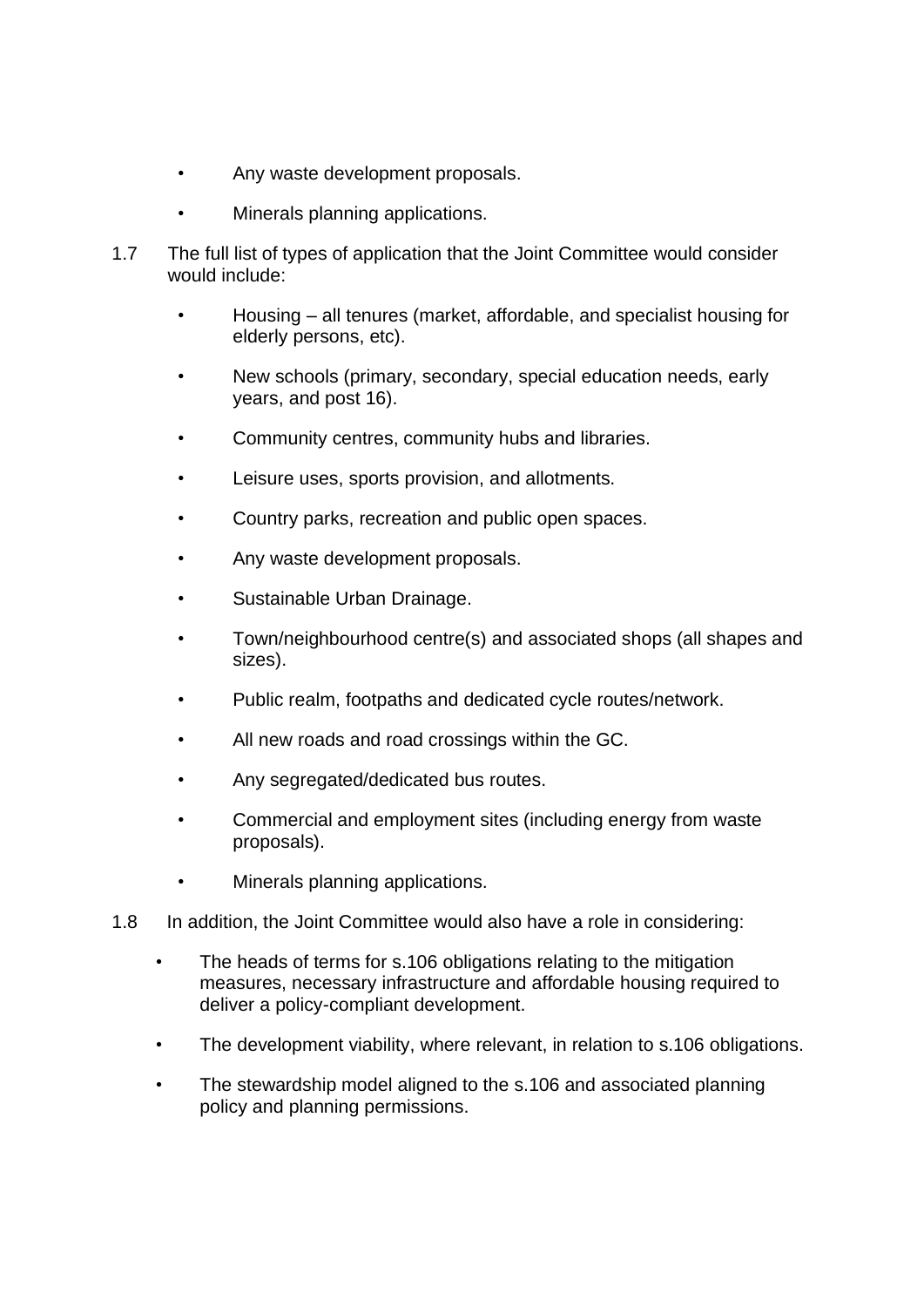- Ongoing monitoring of the compliance of development with agreed permissions, related obligations/conditions and its implementation to an agreed standard.
- 1.9 Authorising the Joint Committee to take these decisions does not remove the power of ECC or the Development and Regulation Committee to make decisions on those applications, but the expectation would be that applications going to committee would normally be determined by this committee.
- 1.10 Committee members would be expected to comply with training requirements set by all three councils. The joint committee will not itself have employees.

#### **2 Recommendations**

- 2.1 Agree that the Council participates a Joint Committee with Tendring District Council and Colchester Borough Council in relation to the Tendring Colchester Borders Garden Community on the terms appended to this report.
- 2.2 Agree that the seats on the committee are allocated to the Conservative Group.
- 2.3 Agree that the documents appended to this report are added to appendix 4 to the constitution and that a new paragraph be added at the end of section 13.2 of the Constitution as follows:

'The Colchester Tendring Borders Joint Committee, whose constitution and terms of reference is at appendix 4 will exercise council functions in accordance with the terms of the delegations granted to it by full Council from time to time.'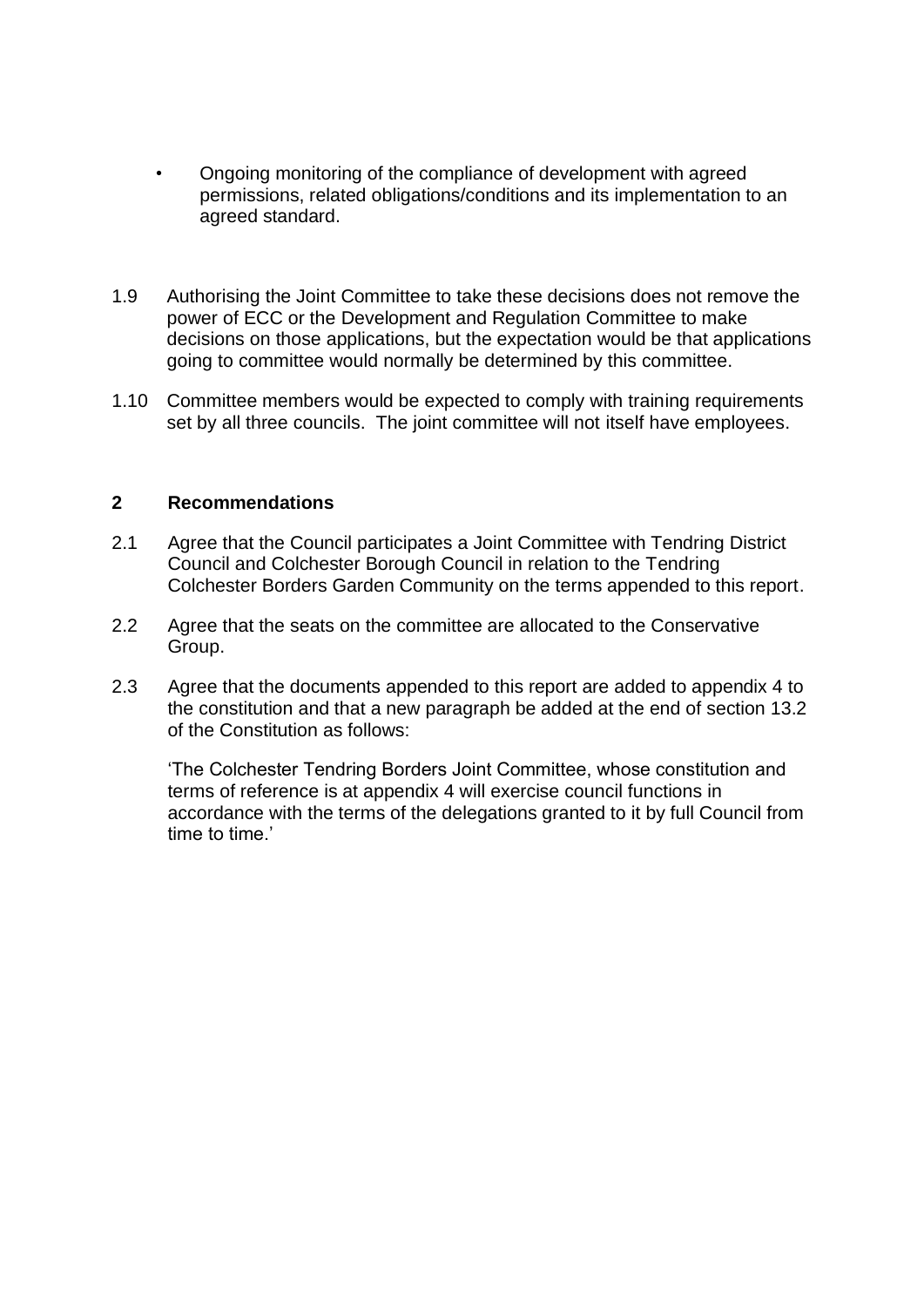#### **Appendix A**

## **PROPOSED TERMS OF REFERENCE FOR TENDRING COLCHESTER BORDERS GARDEN COMMUNITY JOINT COMMITTEE**

#### **1. Parties:**

- (1) Tendring District Council ("TDC")
- (2) Colchester Borough Council ("CBC")
- (3) Essex County Council ("ECC")

#### **2. Status:**

This Committee is a joint committee for Tendring Colchester Borders Garden Community (TCBGC) formed by resolutions of the Cabinets and Full Councils of TDC, CBC and ECC pursuant to sections 101(5), 102(1)(b) and 102(2) of the Local Government Act 1972. The Local Authorities (Arrangements for the Discharge of Functions) (England) Regulations 2012, Regs 11 (7) and 12 (4) *(These regulations determine arrangements involving joint committees and membership)*.

TDC and CBC have agreed pursuant to Section 28 of the Planning and Compulsory Purchase Act 2004 to prepare a joint local development document, for the purposes of these Terms of Reference to be known as a joint TCBGC DPD, although the name of the Garden Community may change throughout the process.

#### **3. Membership:**

- 2 Members appointed by TDC (one of which must be the Chairman of the Planning Policy and Local Plan Committee) plus 1 Cabinet member appointed by the Leader
- 2 Members appointed by CBC (one of which must be the Chairman of the Local Plan Committee) plus 1 Cabinet member appointed by the Leader
- 2 Members appointed by ECC, one of whom should be a Cabinet Member or Deputy Cabinet Member.
- 3.1 All members of the Committee shall have undertaken suitable training which shall have been approved by the parties.

#### **4. Terms of reference:**

4.1The Committee's remit is to jointly discharge the functions ('the Functions') set out in Appendix 1 in relation the Tendring Colchester Borders Garden Community, the exercise of which have been delegated to the Committee by TDC, CBC and ECC, subject to the limitation in paragraphs 4.3 and 4.4.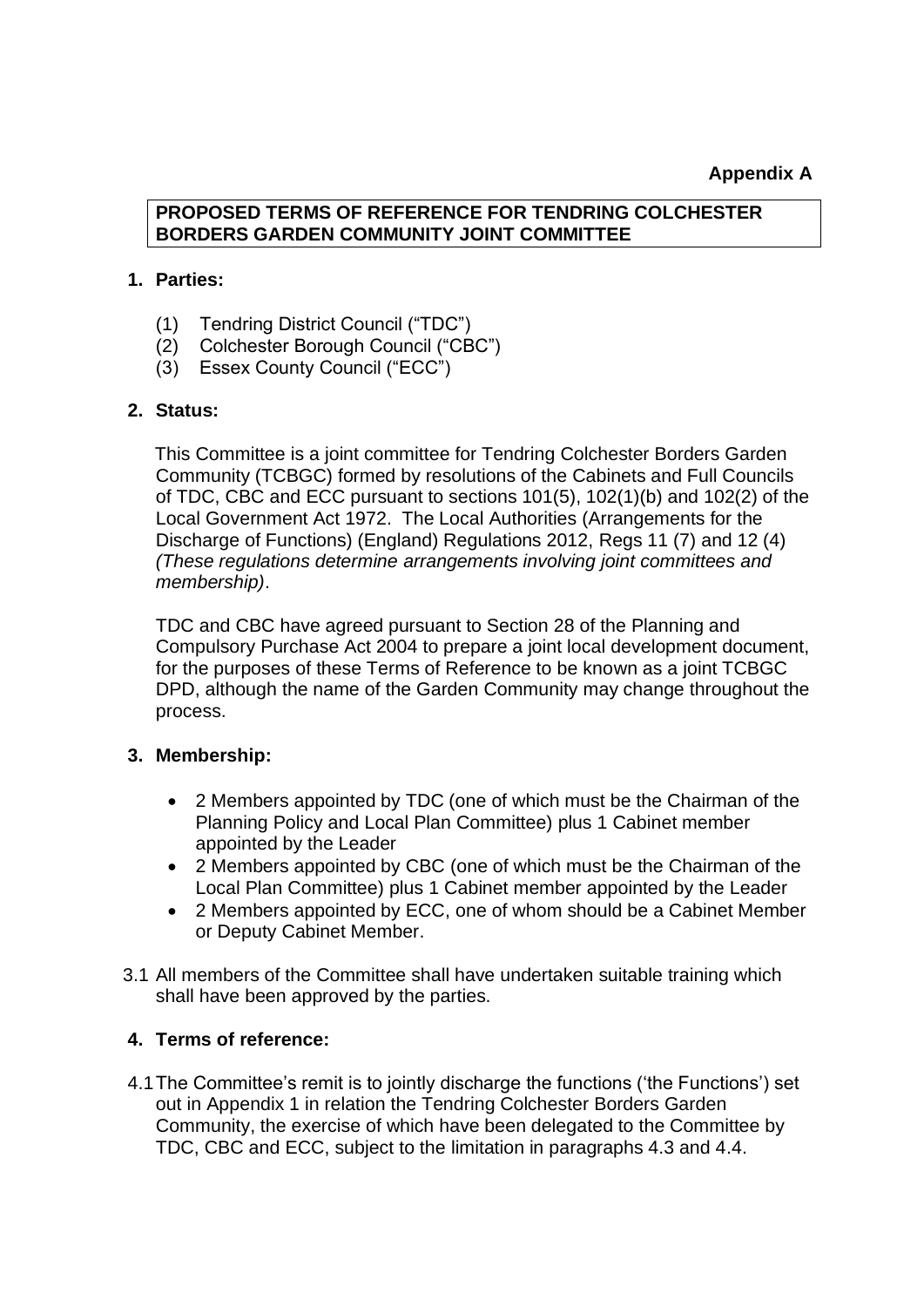- 4.2The functions delegated by TDC, CBC and ECC include:-
	- (a) To exercise the Council's functions relating to overseeing the preparation of the joint TCBGC DPD and ensuring it:
		- a. is in accordance with the Local Development Schemes;
		- b. includes policies designed to secure that the development and the use of land in the garden community area contribute to the mitigation of, and adaption, to climate change;
		- c. meets the "tests of soundness" as set out in legislation, national and planning policy and advice contained within guidance issued by the Secretary of State;
		- d. has regard to the adopted Section 1 of CBC & TDC's Local Plan;
		- e. has regard to the resources likely to be available for implementing the proposals in the document;
		- f. other such matters the Secretary of State prescribes; and
		- g. complies with the Council's Statement of Community Involvement
	- (b) the power to formulate and prepare a draft Joint Development Plan Document for consultation under Regulation 18 of the Town and Country Planning (Local Planning) (England) Regulations 2012;
	- (c) carry out an appraisal of the sustainability of the proposals within the joint TCBGC DPD and approve the findings of the appraisal;
	- (d) make recommendations to TDC and CBC in relation to the approval of the TCBGC DPD for the purpose of its submission to the Secretary of State for independent examination under Section 20 of the 2004 Act, and consultation under Regulation 19 of the Town and Country Planning (Local Planning) (England) Regulations 2012;
	- (e) consideration of amendments or modifications of the joint TCBGC DPD recommended by the person carrying out the independent examination under section 20 of the 2004 Act;
	- (f) recommend to CBC and TDC adoption of Joint Development Plan Documents in accordance with Section 28 of the Planning and Compulsory Purchase Act 2004 and the Town and Country Planning (Local Planning) (England) Regulations 2012; and
	- (g) the power of the TDC and CBC as local planning authority to determine planning applications by virtue of the Town and Country Planning (Development Management Procedure) (England) Order 2015.
	- (h) To exercise TDC, CBC and ECC's local planning authorities' powers and duties in relation to development control including for the avoidance of doubt the power to approve authorise and direct the respective Local Planning Authorities to enter into agreements regulating the development or use of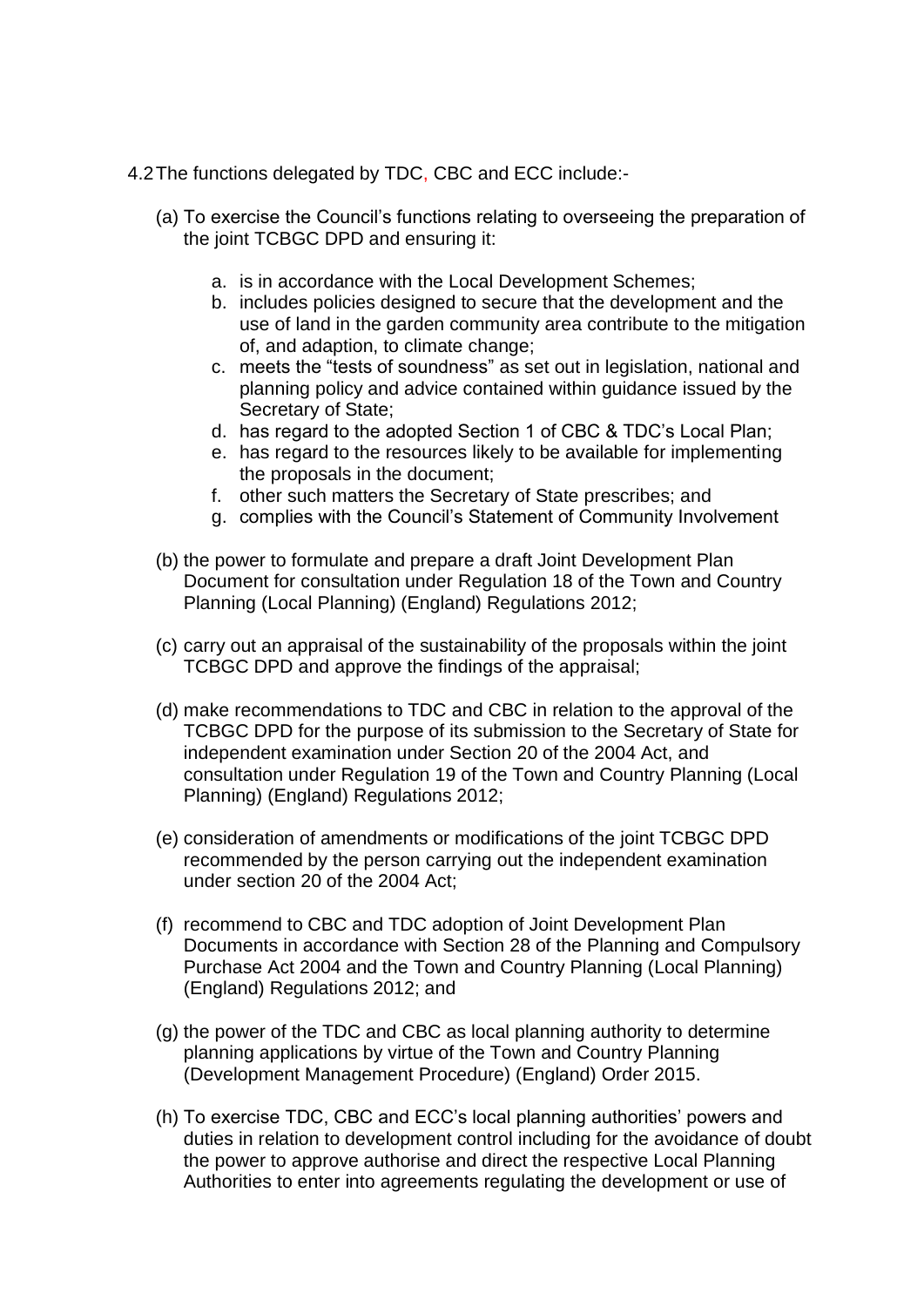land pursuant to S106 of the Town and Country Planning Act 1990 and related powers.

- 4.3 Note that the following are the sole responsibility of TDC and CBC's full Council's:
	- a) Responsibility for giving of instructions to the Cabinet and Joint Committee to reconsider the draft plan submitted by the Joint Committee for the Council's consideration.
	- b) The amendment of the draft joint development plan document submitted by the Joint Committee for the full Council's consideration.
	- c) The approval of the joint development plan document for the purposes of consultation submission to the Secretary of State for independent examination.
	- d) The adoption of the joint development plan document.
- 4.4 Committee shall discharge the functions relating to town and country planning and development control as specified in *Schedule 1 to the Local Authorities (Functions and Responsibilities) (England) Regulations 2000 (as amended),* falling wholly or substantially within the Tendring Colchester Borders Garden Community area shown coloured purple on the plan contained at Appendix 2.
- 4.5 The Committee may exercise the subsidiary powers authorised pursuant to section 111, Local Government Act 1972 in connection with the discharge of the functions.
- 4.6 The Committee may exercise the powers of delegation contained in section 101(2), Local Government Act 1972 and agree a Scheme of delegation to officers.
- 4.7 TDC, CBC or ECC may request an application to be considered by the Committee in accordance with an agreed scheme.
- 4.8 All members of the Committee shall be entitled to vote on any matter to be determined by the Committee.

#### **5. Standing Orders**

- 5.1 The Committee shall be governed by the Standing Orders set out in Appendix 3.
- 5.2 The Committee shall have the power to amend the Standing Orders from time to time within the scope of these Terms of Reference following consultation with the Councils' Monitoring Officers.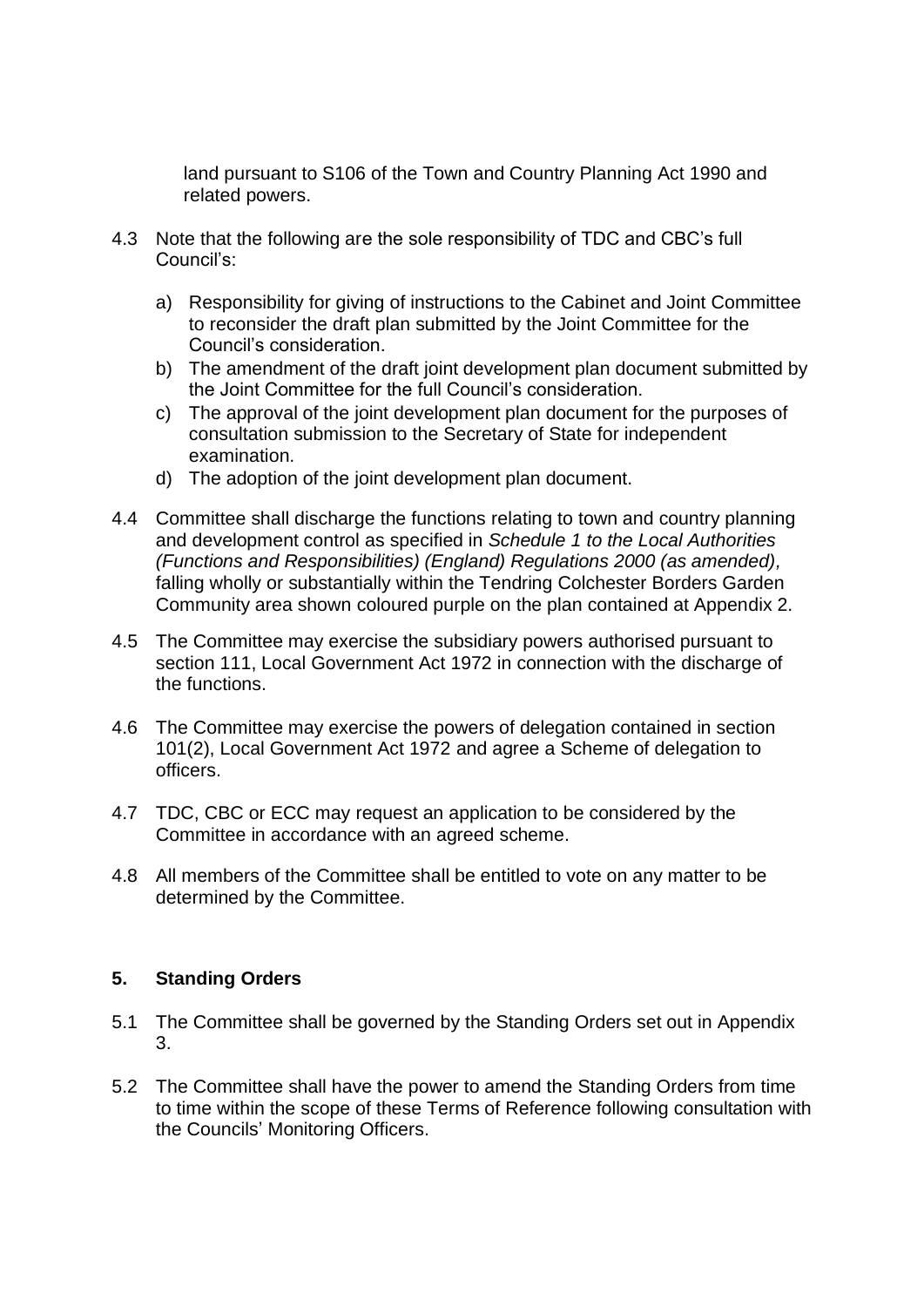## **6. Administration**

- 6.1 The Council which is the local planning authority shall receive applications relating to the functions in the usual way and shall be responsible for all administrative stages leading to and flowing from the exercise of the functions.
- 6.2 The administration of the Committee will be undertaken by TDC who shall be responsible for all matters connected with the administration of the Committee, including the preparation and dispatch of agendas and securing premises at which the Committee may meet.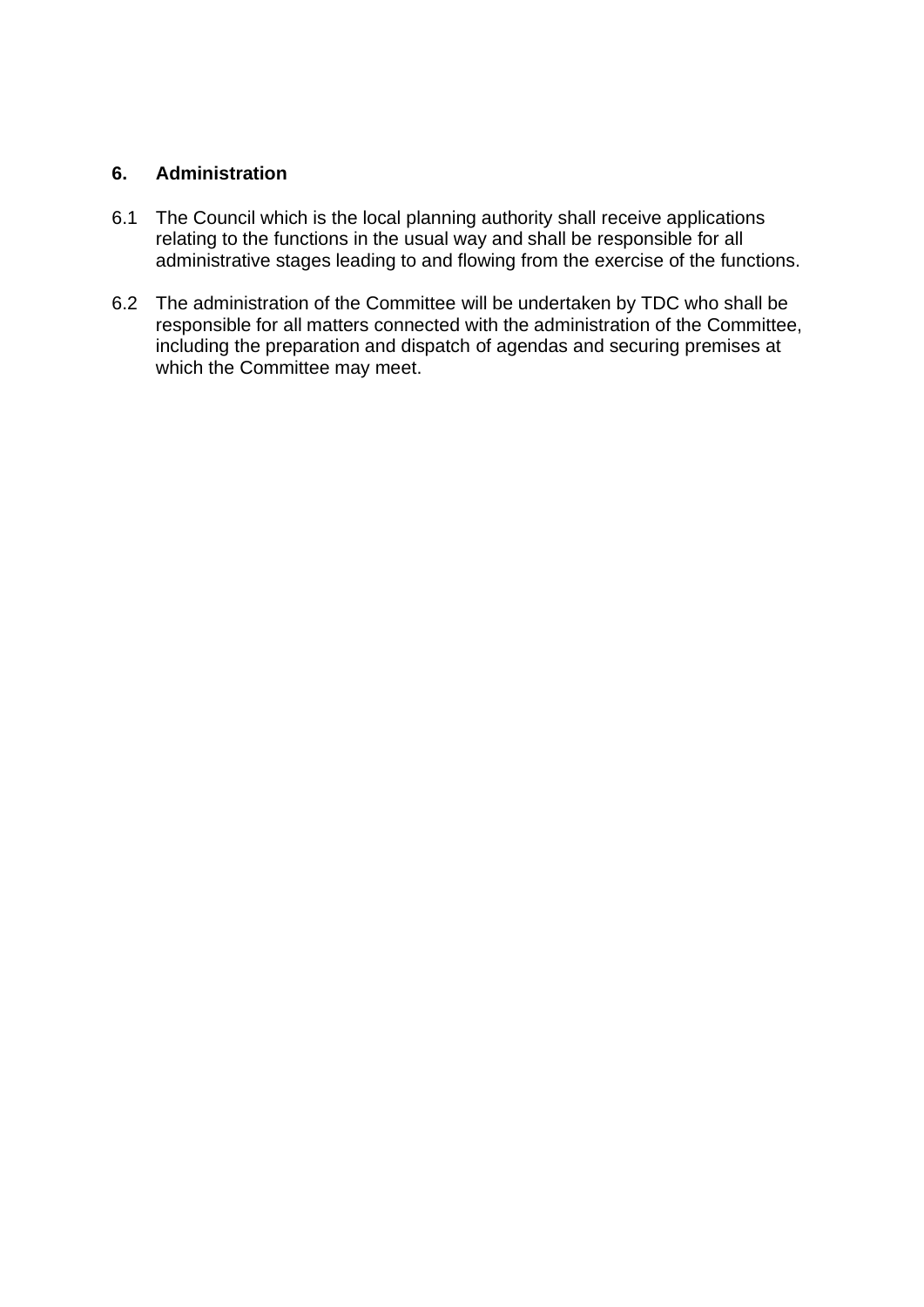#### **Functions delegated by Tendring District Council, Colchester Borough Council and Essex County Council to the Joint Committee in relation to Tendring Colchester Borders Garden Community**.

- 1. The functions delegated by TDC and CBC:
	- (a) To exercise the Council's functions relating to overseeing the preparation of the joint TCBGC DPD and ensuring it:
		- a. is in accordance with the Local Development Schemes;
		- b. includes policies designed to secure that the development and the use of land in the garden community area contribute to the mitigation of, and adaption, to climate change;
		- c. meets the "tests of soundness" as set out in legislation, national and planning policy and advice contained within guidance issued by the Secretary of State;
		- d. has regard to the adopted Section 1 of CBC & TDC's Local Plan;
		- e. has regard to the resources likely to be available for implementing the proposals in the document;
		- f. other such matters the Secretary of State prescribes; and
		- g. complies with the Council's Statement of Community Involvement
	- (b) the power to formulate and prepare a draft Joint Development Plan Document for consultation under Regulation 18 of the Town and Country Planning (Local Planning)(England) Regulations 2012;
	- (c) carry out an appraisal of the sustainability of the proposals within the joint TCBGC DPD and approve the findings of the appraisal;
	- (d) make recommendations to TDC and CBC in relation to the approval of the TCBGC DPD for the purpose of its submission to the Secretary of State for independent examination under Section 20 of the 2004 Act, and consultation under Regulation 19 of the Town and Country Planning (Local Planning) (England) Regulations 2012;
	- (e) consideration of amendments or modifications of the joint TCBGC DPD recommended by the person carrying out the independent examination under section 20 of the 2004 Act;
	- (f) recommend to CBC and TDC adoption of Joint Development Plan Documents in accordance with Section 28 of the Planning and Compulsory Purchase Act 2004 and the Town and Country Planning (Local Planning) (England) Regulations 2012; and
	- (g) the power of the TDC and CBC as local planning authority to determine planning applications by virtue of the Town and Country Planning (Development Management Procedure) (England) Order 2015.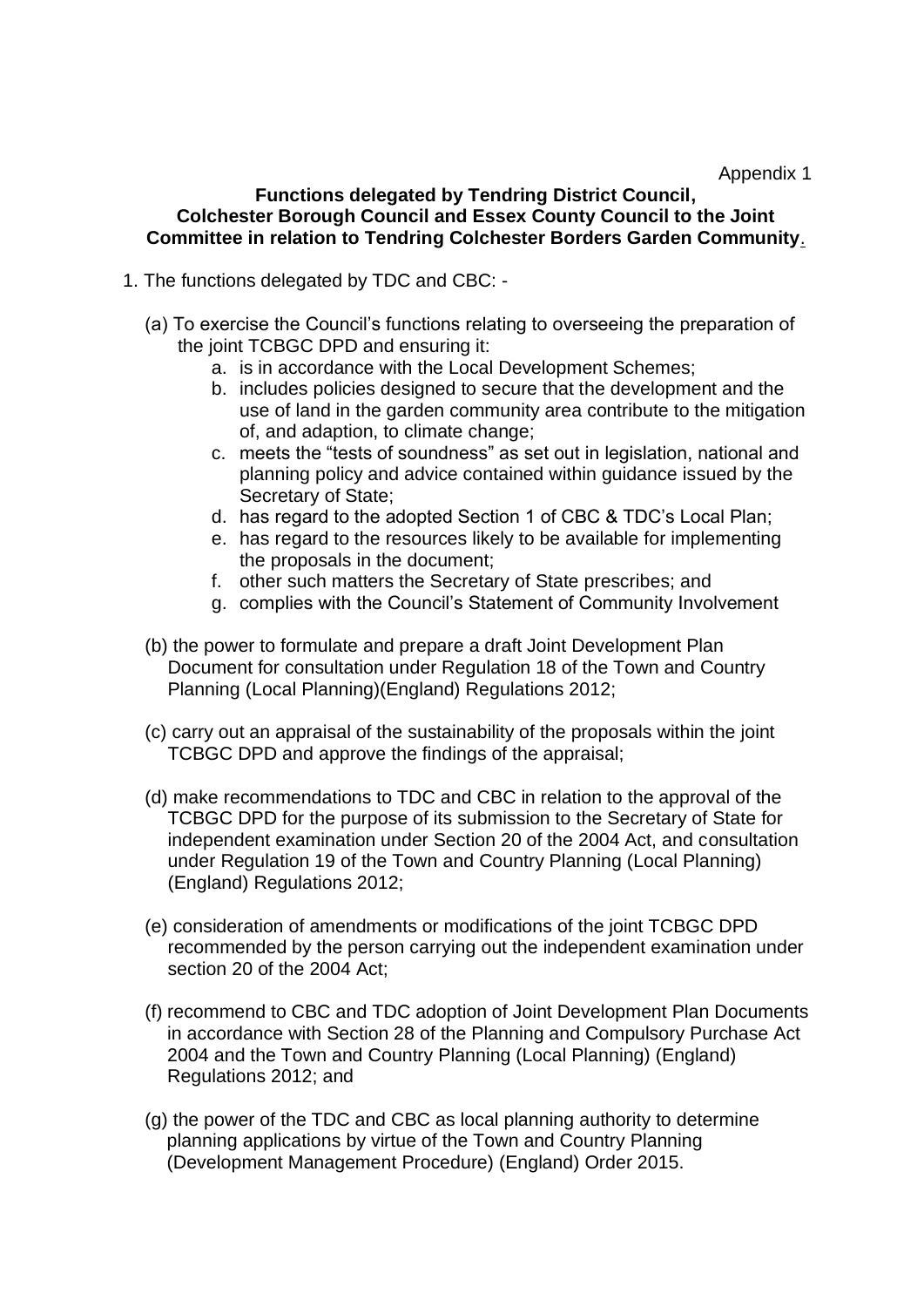- 2. The functions delegated by TDC, CBC & ECC: -
- (a) To exercise TDC, CBC and ECC's local planning authorities' powers and duties in relation to development control including for the avoidance of doubt the power to approve authorise and direct the respective Local Planning Authorities to enter into agreements regulating the development or use of land pursuant to S106 of the Town and Country Planning Act 1990 and related powers within the Tendring Colchester Borders Garden Community area showed coloured purple on the plan in Appendix 2.
- 3. In exercising the functions in paragraph 2(a) the kind of matters that would fall to the Joint Committee to consider, in the determination of planning applications would include:
	- Housing all tenures (market, affordable, and specialist housing for elderly persons etc.)
	- New schools (primary, secondary, special education needs early years and post 16)
	- Community centre, community hub and library
	- leisure uses, sports provision, and allotments
	- Country parks, recreation and public open space
	- Any waste development proposals.
	- Sustainable Urban Drainage
	- Town/neighbourhood centre(s) and associated shops (all shapes and sizes)
	- Public realm, footpaths and dedicated cycle routes/network
	- All new roads and road crossing within the Garden Community
	- Any segregated/dedicated bus routes
	- Commercial and employment sites, including energy for waste proposals.
	- Minerals planning applications.
- 4. In addition the Joint Planning Committee would also have a role in considering:
	- The heads of terms for S106 obligations relating to the mitigation measures, necessary infrastructure and affordable housing required to deliver a policy compliant development.
	- Development viability, where relevant, in relation to S106 obligations.
	- Stewardship model aligned to the S106 and associated permissions.
	- Ongoing monitoring of the compliance of development with agreed permissions, related obligations/conditions and its implementation to an agreed standard.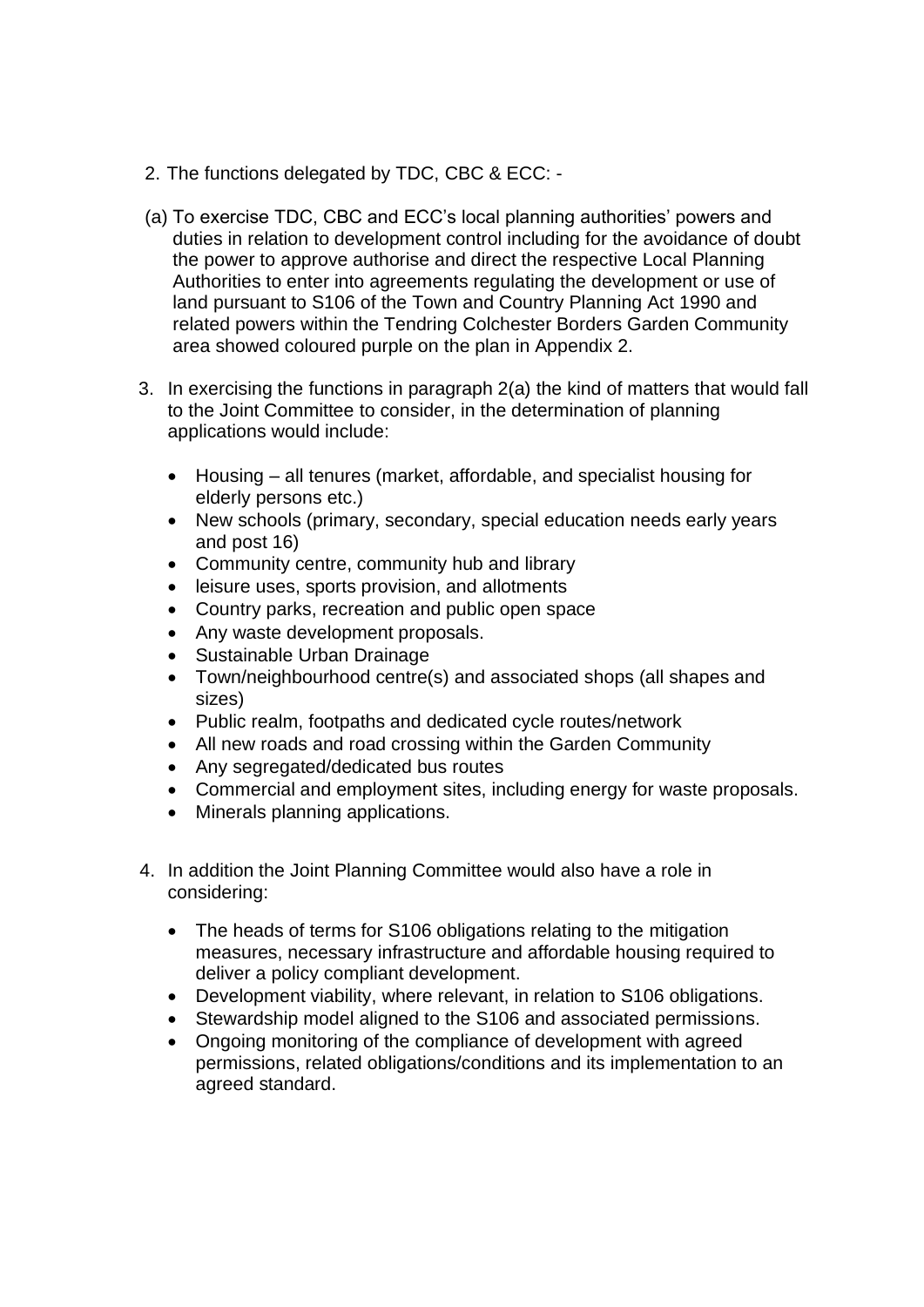PAPIVOR © Crown copyright and database rights 2018 Ordnance Survey 100023706. Administrative Boundary Broad Area of Search Elmstead<br>Market A120 Tendring Colchester Borders Garden Community - Broad Area of Search Įij h.  $\mathbf{H}$ a. A133 śi đ thin which the<br>den Community il be located. road Location ū **Tendring District** Colchester<br>Borough University of Essex surrounding settlements to provide adequate separation and<br>to ensure the identities of existing communities are maintained.  $\frac{1}{\pi}$ NB: The Broad Area of Search includes areas which will act as landscape buffers between the Garden Community and Þ Ŕ 邯 â í. ì  $\frac{12}{10}$ 顿  $\frac{1}{\sqrt{2}}\left( \frac{1}{\sqrt{2}}\right) ^{2}$ **POWERT START** 

#### Plan showing Tendring Colchester Borders Garden Community

**Appendix 2**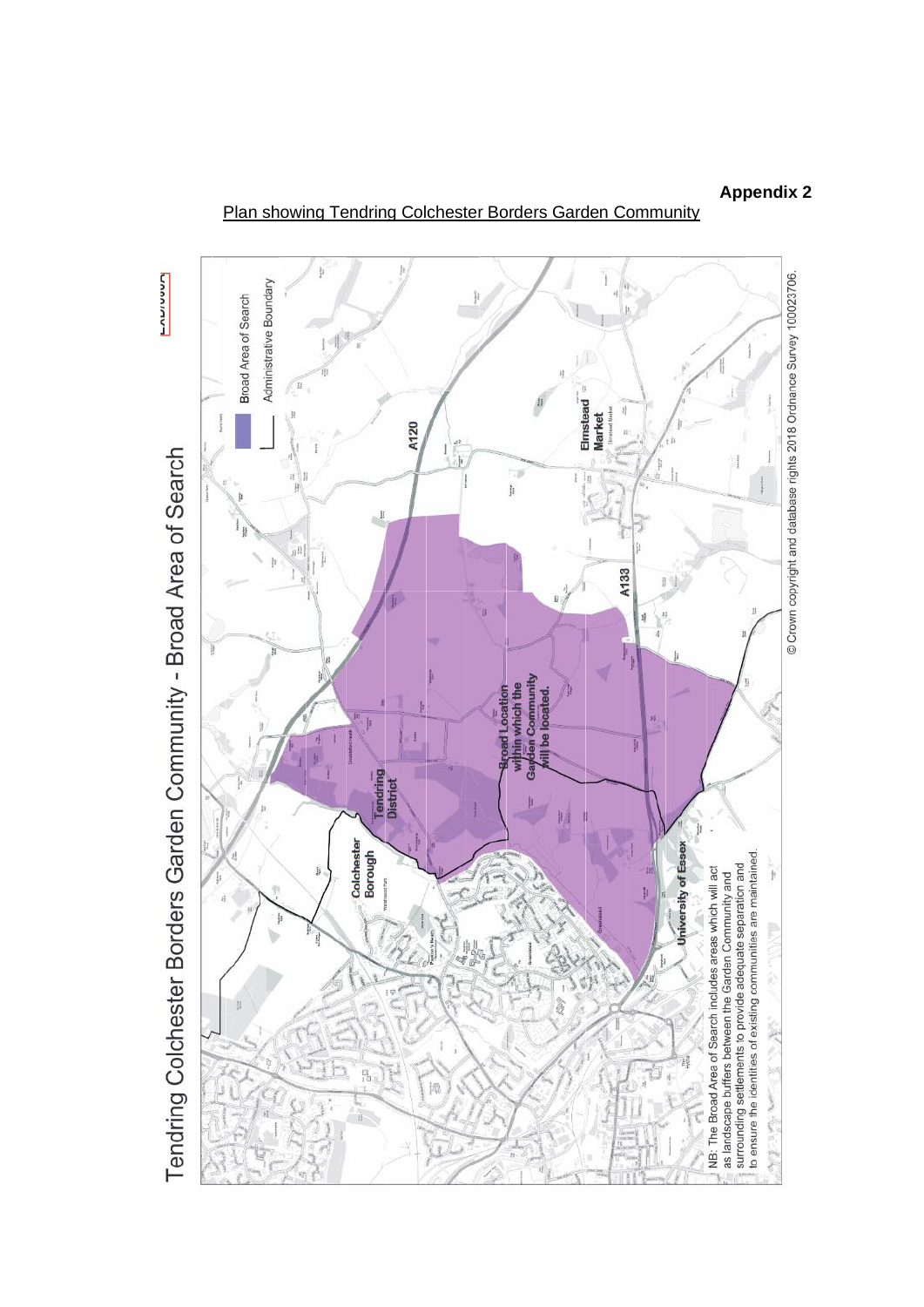#### **Standing Orders for Tendring Colchester Borders Garden Community Joint Committee**

## **1. Appointment of Chair and Deputy Chair**

- 1.1 The Committee shall, at its first meeting in each municipal year, and from time to time as it considers necessary, elect a Chair and Deputy Chair. The Chair and Deputy Chair shall rotate between the Council's.
- 1.2 In the absence from any meeting of the Chair and Deputy Chair, a Chair for that meeting shall be appointed by the meeting but shall relinquish the chair if the Chair or Deputy Chair subsequently arrives at the meeting.

#### **2. Appointment of Spokespersons**

2.1 Each of the Councils shall nominate one of the committee members which it appoints as its spokesperson.

#### **3. Notice of and Summons to Meetings**

- 3.1 The administration of the Committee shall be undertaken by Tendring District Council who will give notice to the public of the time and place of any meeting in accordance with the access to information rules applicable to local authorities. At least five clear days before a meeting, the Committee Service will send an agenda by post and/or electronically to every member of the Committee. The agenda will give the date, time and location of each meeting and specify the business to be transacted and will be accompanied by such details as are available.
- 3.2 The Committee Service will take reasonable steps to ensure that a copy of the agenda and accompanying papers are placed on deposit at the offices of each of the councils for public inspection at least five clear days before the meeting and are published on the Council's web sites. The Committee Service will ensure that arrangements are put in place for the inspection of background papers in accordance with section 100D, Local Government Act, 1972 and to ensure compliance with all other provisions of Part VA, of that Act.
- 3.3 Dates, times and venues for meetings shall be determined by the Committee. In the absence of agreement or in cases of urgency, meetings may be called by the Committee Service following consultation with the Chair and Deputy Chair.
- 3.4 If at any time Tendring District Council was unable to fulfil its role in providing the administration to the Committee, Colchester Borough Council or Essex County Council will perform the functions.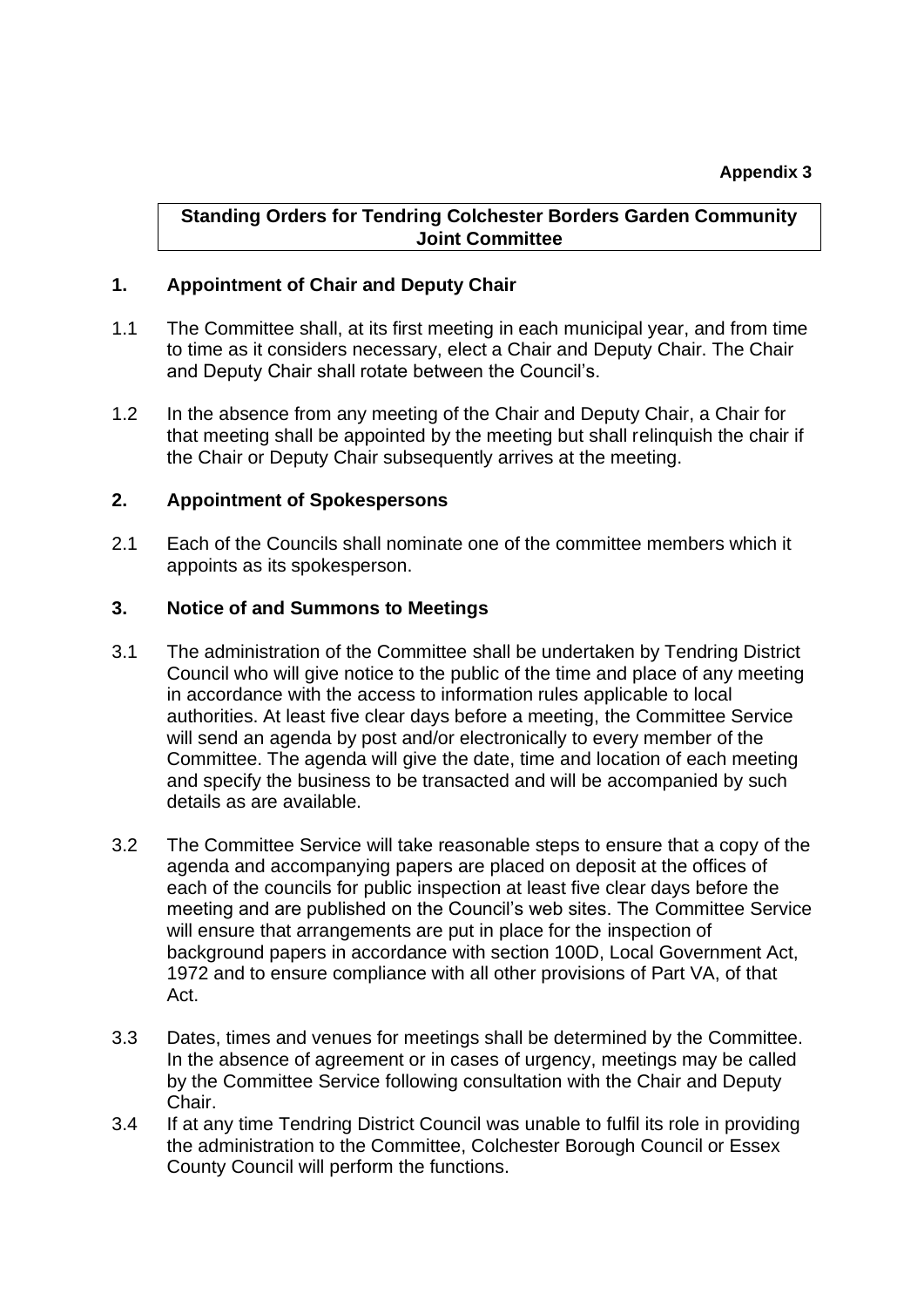## **4. Membership**

4.1 Committee members shall be appointed by the Councils from time to time in accordance with the Committee's terms of reference. A Council may at any time replace one or more of its nominated members by notice given to the Committee Service.

## **5**. **Substitute Members**

- 5.1 Each Council will appoint one substitute member. Each Council will notify the Committee Service of substitute members appointed.
- 5.2 Substitute members will have all the powers and duties of an ordinary member of the Committee. For the purposes of briefing meetings and circulation of papers, substitute members shall be treated in the same manner as ordinary members.
- 5.3 Substitute members may attend meetings in the capacity of an ordinary member of the Committee. The substitute member should withdraw from participation as a member of the Committee in the business at that meeting during any period at which the ordinary member is in attendance.

#### **6. Quorum**

- 6.1 The quorum of a meeting of the Committee shall be as follows:
	- 2 Members from Tendring District Council 2 Members from Colchester Borough Council 2 Members from Essex County Council

#### **7. Public speaking rights**

- 7.1 Members of the public have the public speaking rights set out in Annex A.
- 7.2 The Committee shall have the power to amend the public speaking rights.

# **8**. **Voting**

- 8.1 All members of the Committee shall be entitled to vote upon any decision due to be made by the Committee.
- 8.2 Every question shall be decided by a show of hands, subject to Rule 8.3.
- 8.3 If any member demands a named vote and is supported by two other members, the question shall be determined by a named vote and the Committee Service shall record and enter in the minutes the names of each member present and whether they voted for or against or abstained.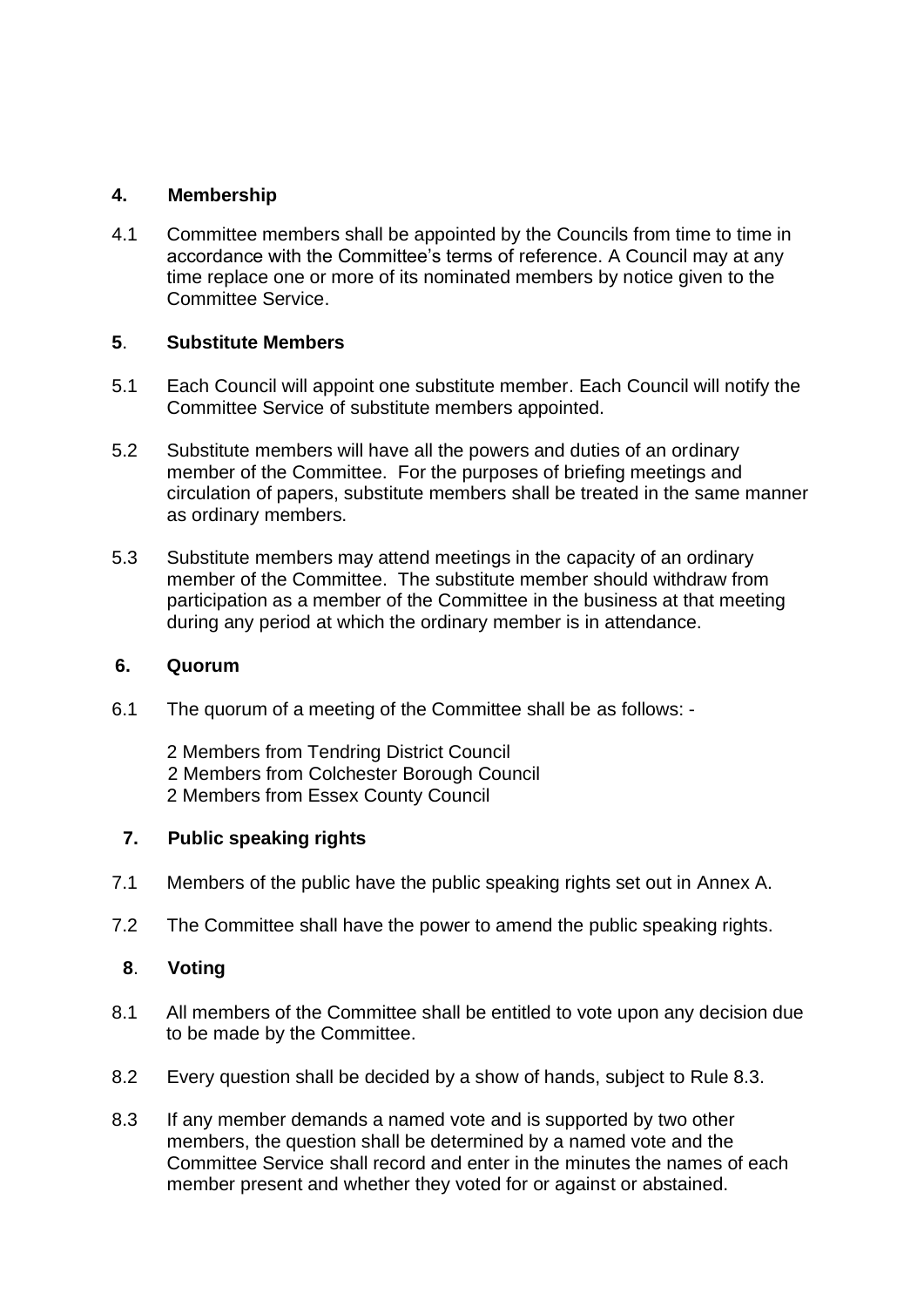- 8.4 Any member may, immediately after any vote is taken, require a record to be made in the minutes of whether they voted for or against or abstained.
- 8.5 If there are equal numbers of votes for and against, the Chair will have a second and casting vote.

#### **9.0 Tenure of office**

- 9.1 A member shall cease to be a member of the Committee if the person-(a) resigns in accordance with paragraph 9.3;
	- (b) is removed or replaced by the Council which made the appointment; or
	- (c) ceases to be a member of a constituent Council (and does not on the same day again become a member of that or any other Council).
- 9.2 A person who ceases to be a member of the Committee shall be eligible for reappointment.
- 9.3 A member may resign from the Committee by sending written notice delivered to the proper officer of the Council which appointed the member;
- 9.4 Any casual vacancy shall be filled as soon as practicable by the body which appointed the member of the Committee whose membership has ceased.

#### **10. Minutes**

10.1 The Chair will sign the minutes of the Committee at the next suitable meeting. The Chair will move that the minutes of the previous meeting be signed as a correct record.

#### **11. Exclusion of Public**

11.1 Members of the public and press may only be excluded either in accordance with the Access to Information provisions of the Local Government Act 1972 (consideration of 'exempt information') or Rule 13 (Disturbance by Public).

#### **12. Disorderly Conduct: Misconduct of a Member**

- 12.1 If at any meeting of the Committee any member, in the opinion of the Chair, misconducts themselves by persistently disregarding the ruling of the Chair, or by behaving irregularly, improperly or offensively, or by wilfully obstructing the business of the Committee, the Chair or any other member may move "That the member named be not further heard", and the motion if seconded shall be put and determined without discussion.
- 12.2 If the member named continues their misconduct after a motion under the foregoing Rule has been carried, the Chair shall either move "that the member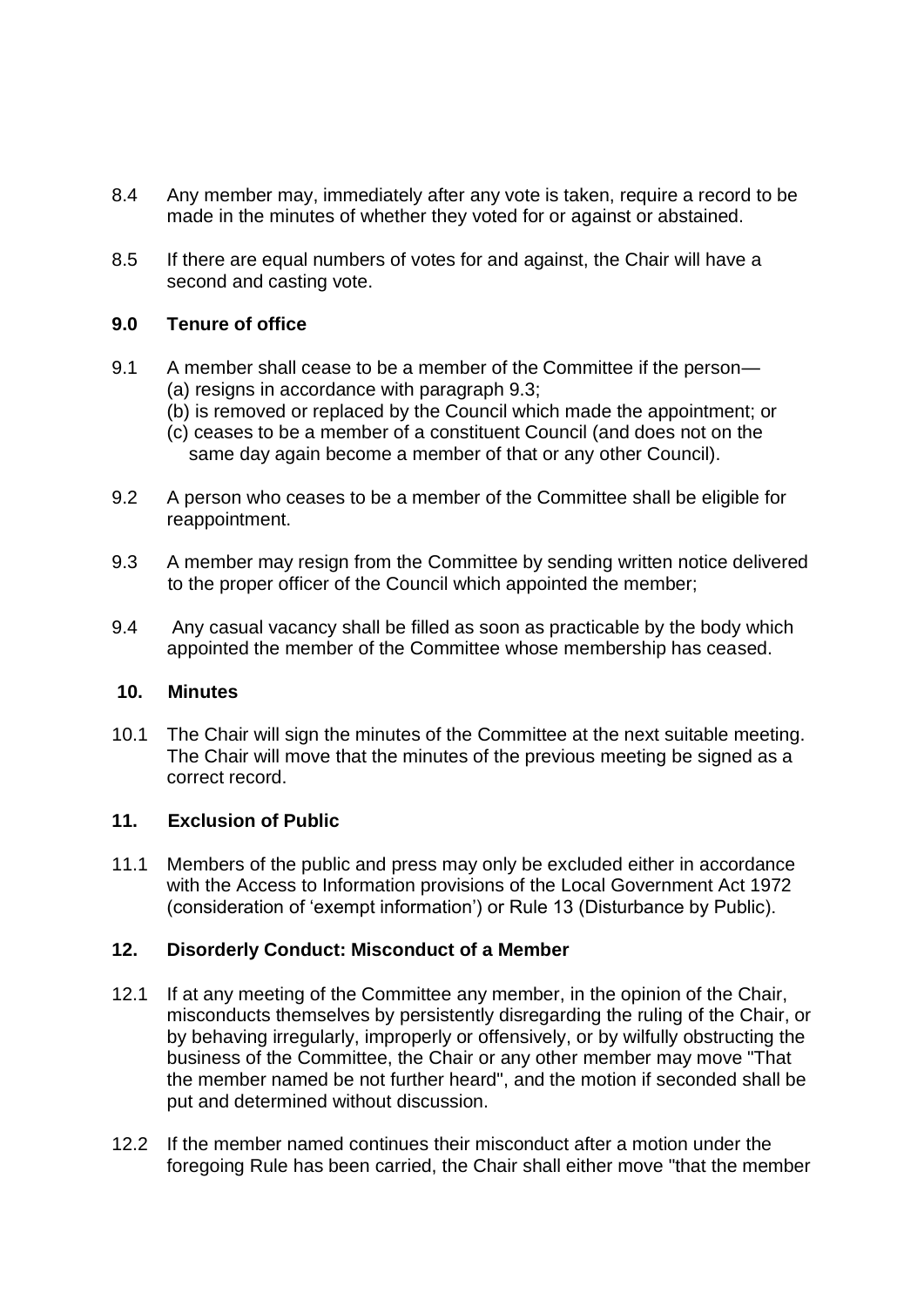named do leave the meeting" (in which case the motion shall be put and determined without seconding or discussion); or adjourn the meeting of the Committee for such period as in their discretion shall consider expedient.

12.3 In the event of a general disturbance which in the opinion of the Chair renders the due and orderly despatch of business impossible, the Chair, in addition to any other power vested in him/her, may adjourn the meeting of the Committee for such period as in their discretion shall consider expedient.

## **13. Disorderly Conduct: Disturbance by members of the public**

- 13.1 If a member of the public interrupts the proceedings at any meeting the Chair shall warn them. If a member of the public continues the interruption the Chair shall order their removal from the meeting.
- 13.2 In case of a general disturbance in any part of the room open to the public the Chair shall order that part to be cleared.

## **14. Suspension of Standing Orders**

14.1 Any of these Standing Orders may, so far as is lawful, be suspended by motion passed unanimously by those entitled to vote on the application in question. Any motion to suspend any part of these rules shall specify the purpose of their suspension. Any suspension shall only be to the extent and for the length of time necessary to achieve the stated purpose.

#### **15. Attendance at the Committee by other members of the Councils**

15.1. A member of any of the Councils who is not a member of the Committee may speak at a meeting of the Committee at the request or with the permission of the Committee or of its Chair made or obtained before the meeting. Such request or permission shall specify the matters in respect of which the member shall be permitted to speak.

#### **16. Attendance at the Committee by Council Officers**

16.1 The relevant Officers from the Councils will attend the Committee meetings to present the reports and advise the Committee in relation to its decision making.

# **17. Statements of Community Involvement**

17.1 Public consultation in relation to pre application matters shall be dealt with in accordance with the Statement of Community Involvement or other appropriate procedures of the Council responsible for issuing the consent.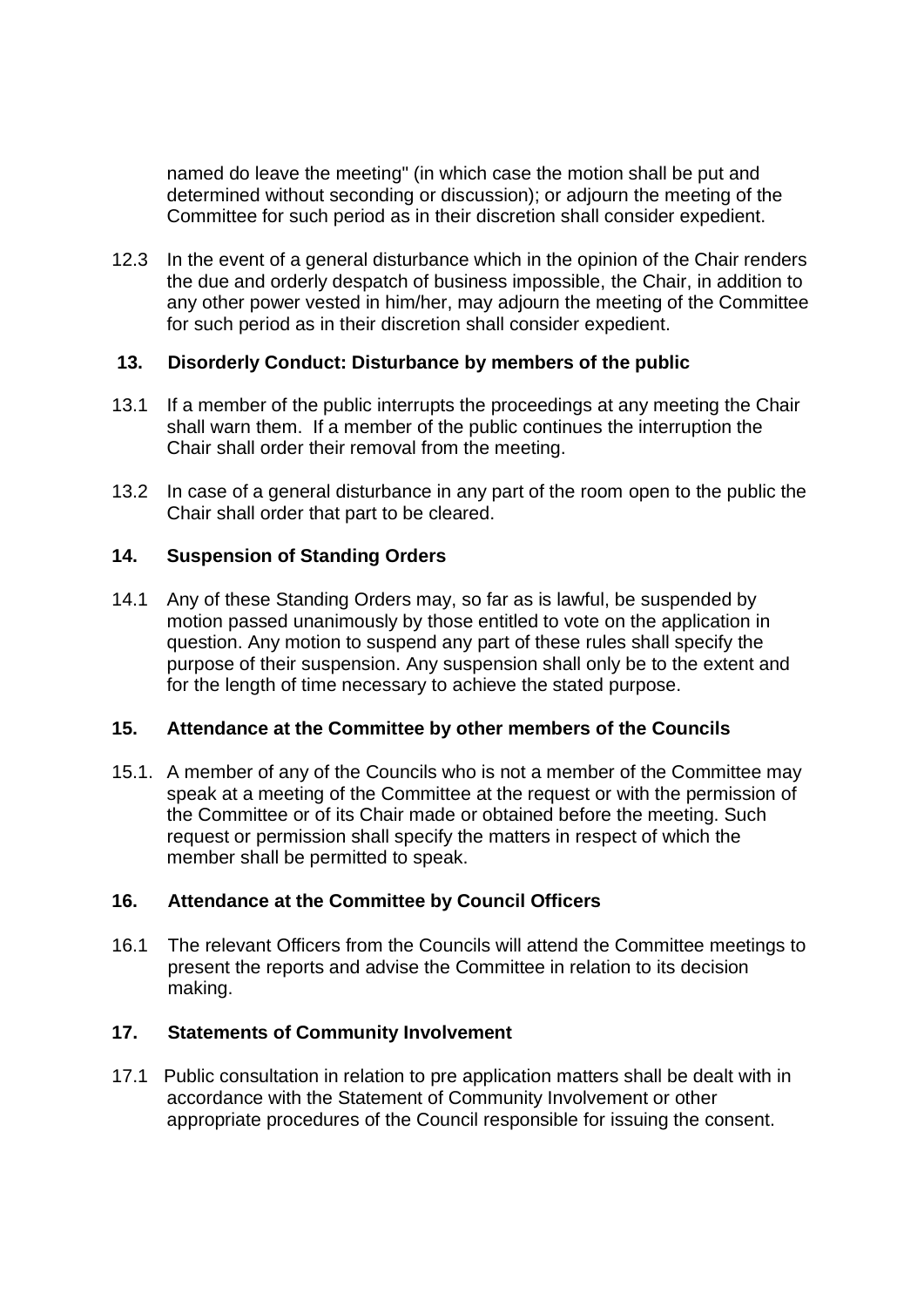## **Tendring Colchester Borders Garden Community Joint Committee**

# **PART A Public Speaking Arrangements- General**

1. Members of the public, who want to speak about an item which is to be considered at a meeting of the Committee can do so if they have notified the Committee Service by 12.00 noon on the day before the meeting.

## **At the Committee Meeting**

- 2. Agenda items for which there are public speakers are taken first, normally in the order of the agenda.
- 3. Each speaker will be allowed three minutes in which to make their representation. The Chair will tell the speaker when the three minutes has elapsed and the speaker must stop when requested by the Chair. The Chair has discretion to extend this time limit.
- 4. The Chair will ask the speaker to come to the table at the beginning of the discussion of the report of the relevant item. The Chair will then invite them to speak following the Officer's introduction to the report on the item.
- 5. The speaker should address the Chair of the Committee, which is the normal convention for Committees.
- 6. Speakers should remember to:
	- Keep to 3 minutes or whatever other period has been agreed.
	- Highlight the main points they wish to raise and be as brief and concise as possible.
	- Be courteous.

At the conclusion of the public speaking, the Committee will discuss and determine the item.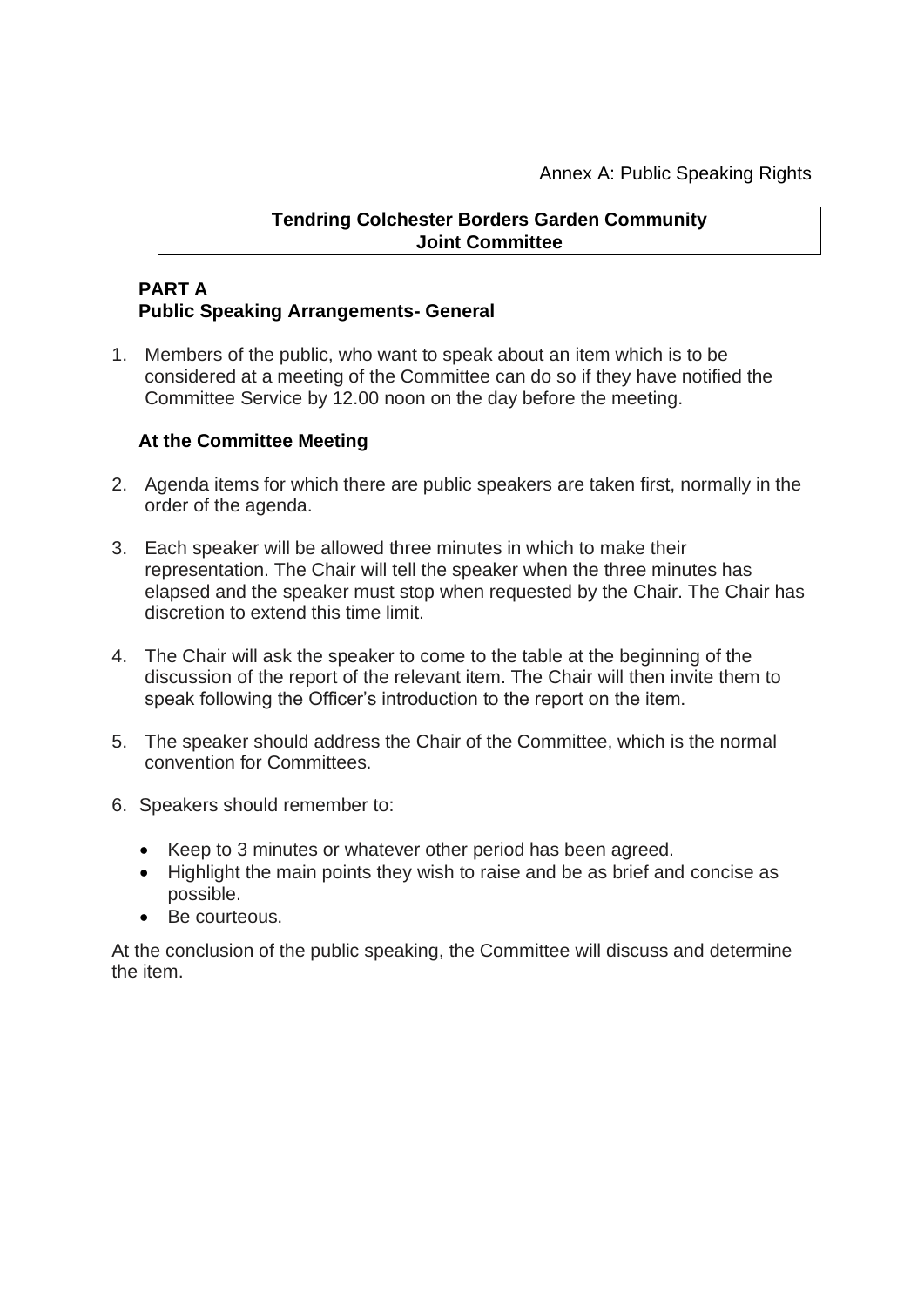# **Tendring Colchester Borders Garden Community Joint Committee**

#### **PART B Public Speaking Arrangements- Planning Applications**

- 1. Members of the public, or applicants or their agents, who want to speak about an application which is to be considered at a meeting of the Committee can do so if they have:
	- (a) in the case of members of the public, already submitted a written representation on an application; and
	- (b) notified the Committee Service by 12.00 noon on the day before the meeting.
- 2. A member of the public who has made a written representation on a planning application which is to be determined by the Committee, will be notified in writing about the committee date and their public speaking rights in the week before the Committee meeting.

## **At the Committee Meeting**

- 3. A list of public speakers is available at the meeting. Agenda items for which there are public speakers are taken first, normally in the order of the agenda.
- 4. Each speaker will be allowed three minutes in which to make their representation. The Chair will tell the speaker when the three minutes has elapsed and the speaker must stop when requested by the Chair. The Chair has discretion to extend this time limit.
- 5. If more than one person wants to make a representation about the same application, then they should choose someone to act as a spokesperson. When several people wish to speak on the same application but wish to raise different issues, the Chair may agree to those speakers making representations. In these circumstances, less time may need to be given to each speaker.
- 6. The Chair will ask the speaker to come to the table at the beginning of the discussion of the report on the relevant application. The Chair will then invite them to speak following the Officer's introduction to the report on the application.
- 7. The speaker should address the Chair of the Committee, which is the normal convention for Committees.
- 8. Speakers should remember to:
	- Keep to 3 minutes or whatever other period has been agreed.